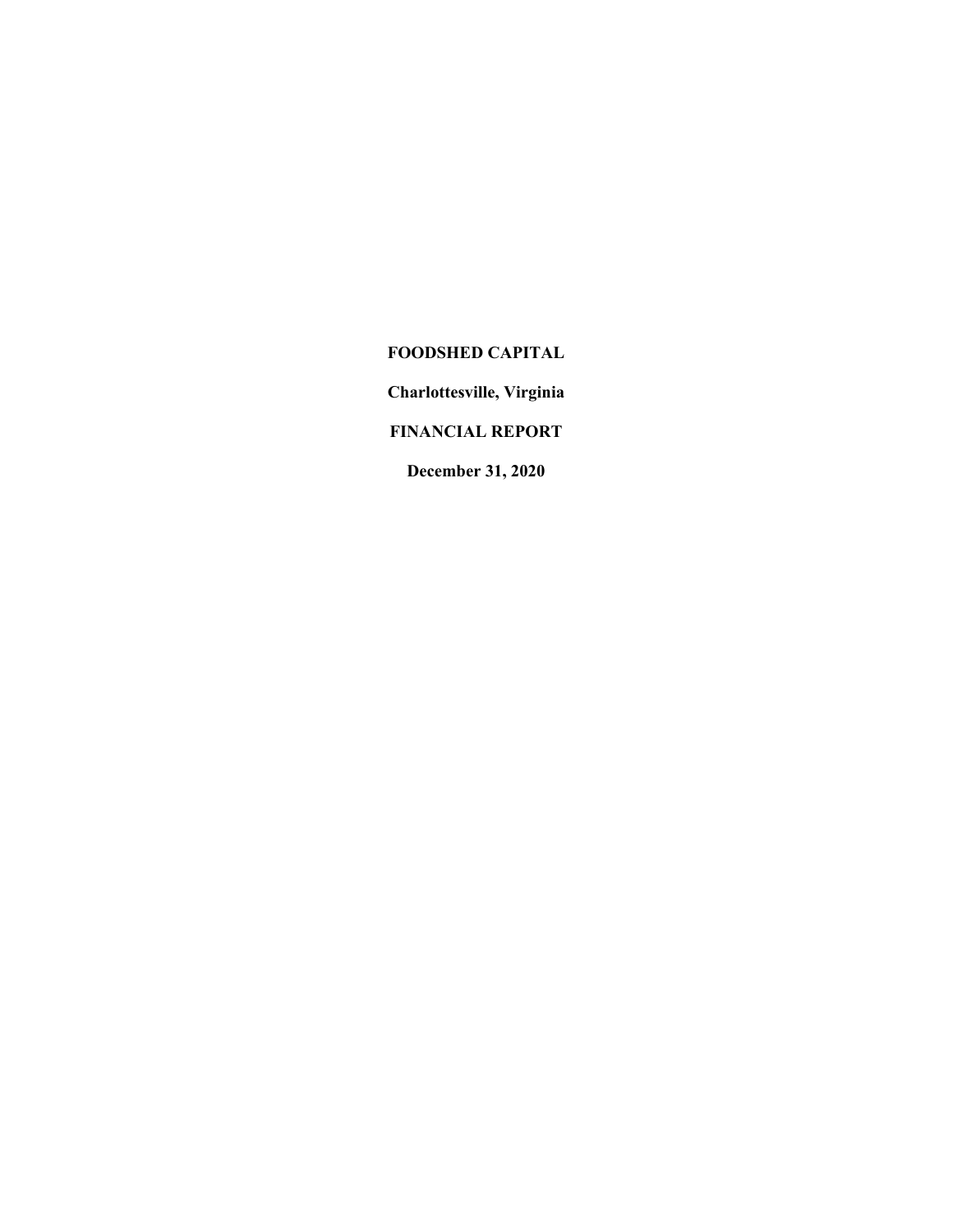# **C O N T E N T S**

|                                     | Page     |
|-------------------------------------|----------|
| <b>INDEPENDENT AUDITOR'S REPORT</b> | 1 and 2  |
| <b>FINANCIAL STATEMENTS</b>         |          |
| Statement of financial position     | 3        |
| Statement of activities             | 4        |
| Statement of cash flows             |          |
| Notes to financial statements       | $6 - 15$ |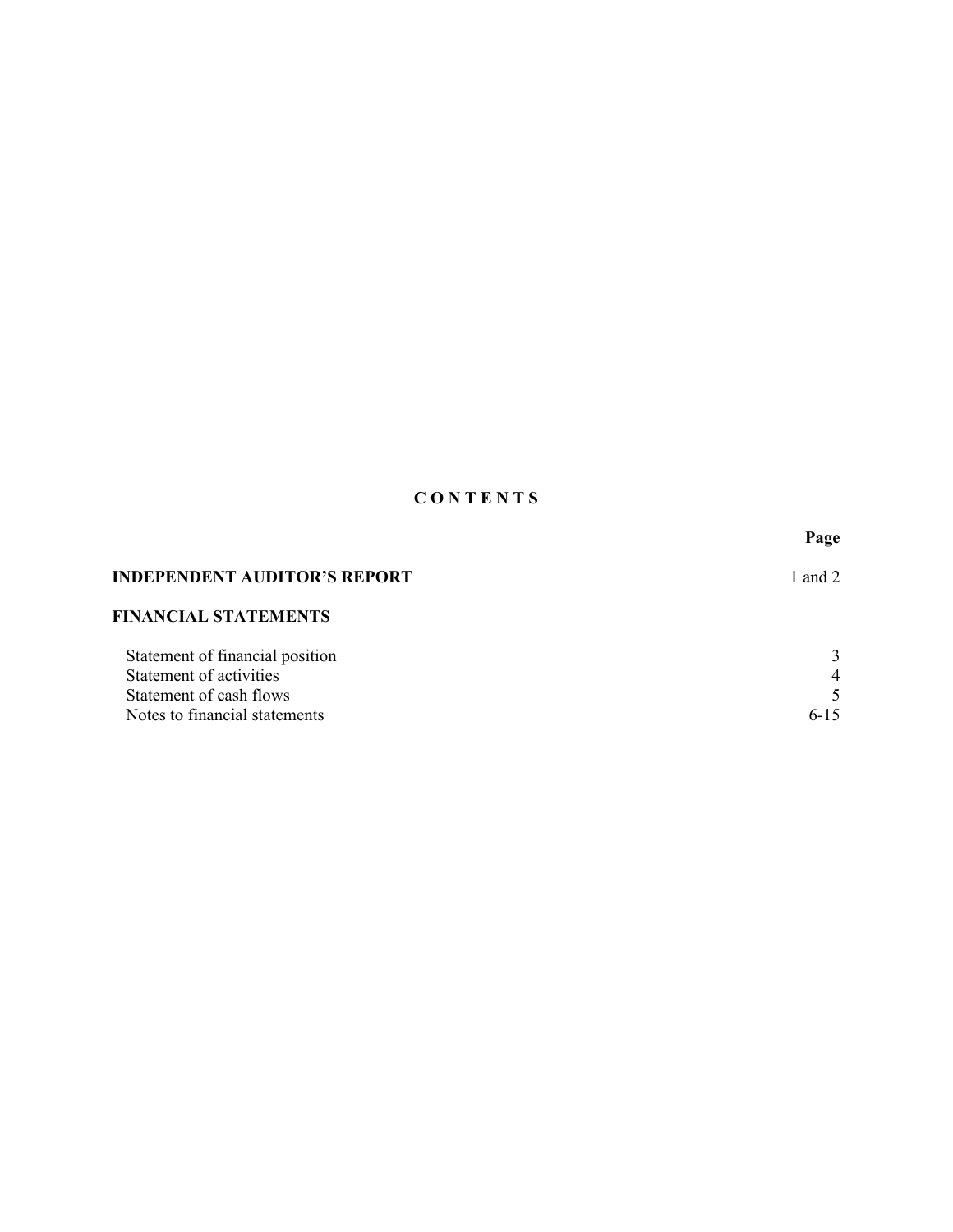

50 S. Cameron St, Winchester, VA 22601

540.662.3417

YHBcpa.com



# **INDEPENDENT AUDITOR'S REPORT**

To the Board of Directors Foodshed Capital Charlottesville, Virginia

## **Report on the Financial Statements**

We have audited the accompanying financial statements of Foodshed Capital (the Organization), which comprise the statement of financial position as of December 31, 2020, the related statements of activities and cash flows for the year then ended, and the related notes to the financial statements.

## **Management's Responsibility for the Financial Statements**

Management is responsible for the preparation and fair presentation of these financial statements in accordance with accounting principles generally accepted in the United States of America; this includes the design, implementation and maintenance of internal control relevant to the preparation and fair presentation of financial statements that are free from material misstatement, whether due to fraud or error.

#### **Auditor's Responsibility**

Our responsibility is to express an opinion on these financial statements based on our audit. We conducted our audit in accordance with auditing standards generally accepted in the United States of America. Those standards require that we plan and perform the audit to obtain reasonable assurance about whether the financial statements are free from material misstatement.

An audit involves performing procedures to obtain audit evidence about the amounts and disclosures in the financial statements. The procedures selected depend on the auditor's judgment, including the assessment of the risks of material misstatement of the financial statements, whether due to fraud or error. In making those risk assessments, the auditor considers internal control relevant to the Organization's preparation and fair presentation of the financial statements in order to design audit procedures that are appropriate in the circumstances, but not for the purpose of expressing an opinion on the effectiveness of the Organization's internal control. Accordingly, we express no such opinion. An audit also includes evaluating the appropriateness of accounting policies used and the reasonableness of significant accounting estimates made by management, as well as evaluating the overall presentation of the financial statements.

We believe that the audit evidence we have obtained is sufficient and appropriate to provide a basis for our audit opinion.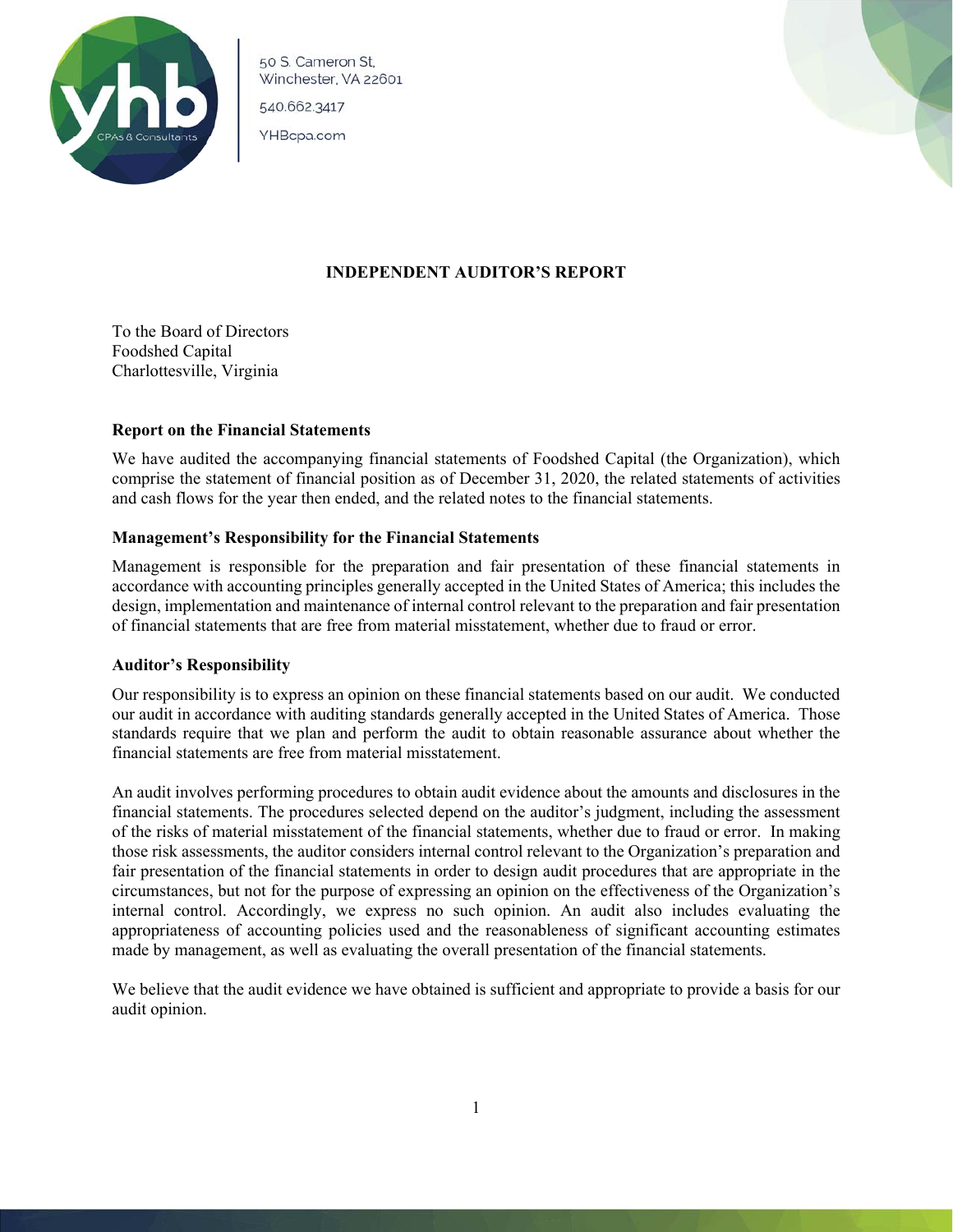## **Opinion**

In our opinion, the financial statements referred to above presently fairly, in all material respects, the financial position of Foodshed Capital as of December 31, 2020, and the change in its net assets and its cash flows for the year then ended, in accordance with accounting principles generally accepted in the United States of America.

Yount, Hyde "Barbour, P.C.

Winchester, Virginia January 28, 2021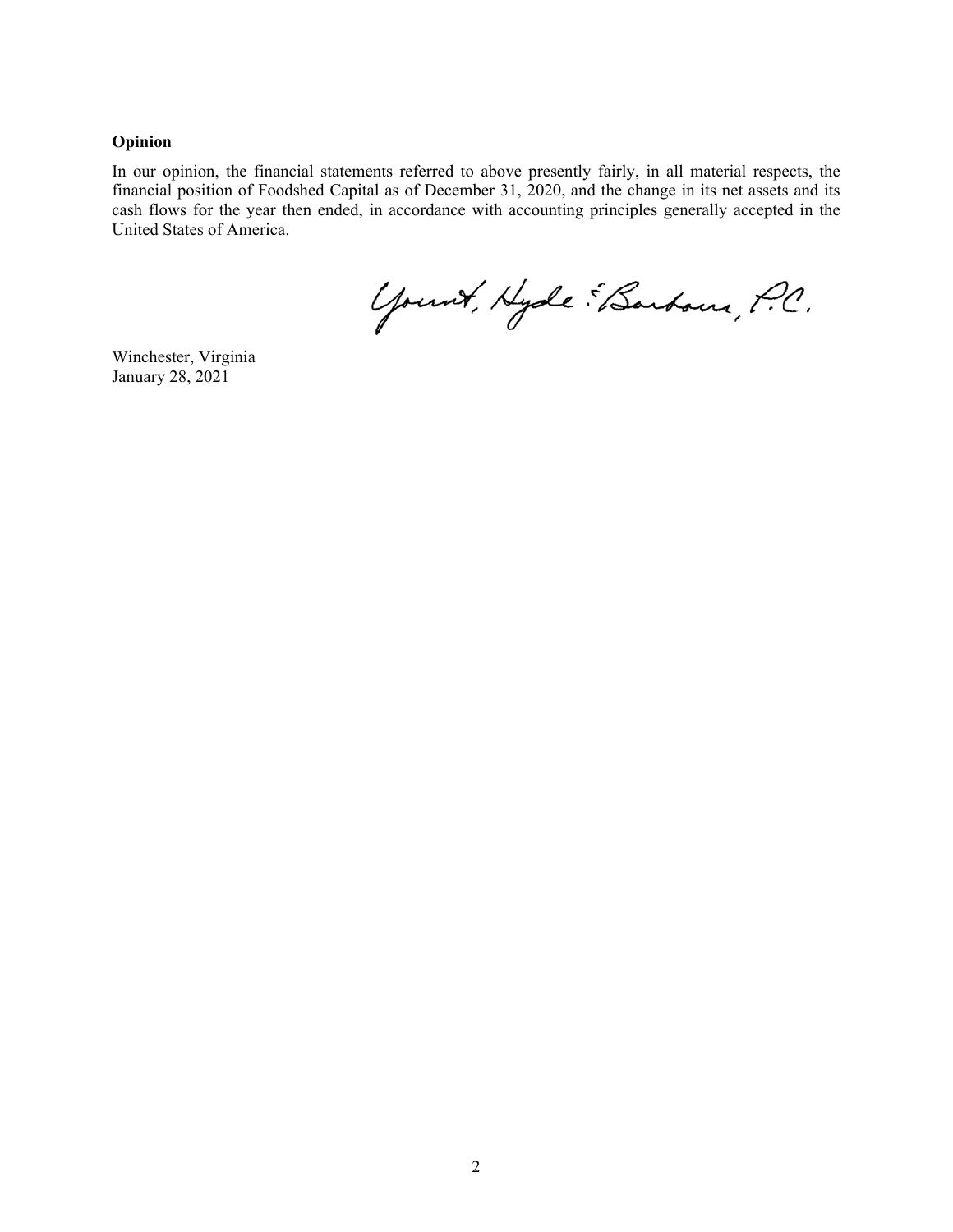# **Statement of Financial Position**

December 31, 2020

# **Assets**

| <b>Current Assets,</b>                                          |               |
|-----------------------------------------------------------------|---------------|
| Cash and cash equivalents                                       | \$<br>413,777 |
| Grants receivable                                               | 60,000        |
| Other receivable                                                | 10,000        |
| Other current asset                                             | 1,300         |
| Accrued interest receivable                                     | 189           |
| Loans receivable, net of discount and allowance for loan losses | 98,542        |
|                                                                 | \$<br>583,808 |
| <b>Non-Current Assets,</b>                                      |               |
| loans receivable, net of discount and allowance for loan losses | \$<br>74,878  |
| Total assets                                                    | \$<br>658,686 |
| <b>Liabilities and Net Assets</b>                               |               |
| <b>Current Liabilities,</b>                                     |               |
| accrued expenses                                                | \$<br>5,354   |
| Long Term Debt, including program - related investments         | \$<br>267,622 |
| <b>Total liabilities</b>                                        | \$<br>272,976 |
| <b>Net Assets</b>                                               |               |
| Without donor restrictions                                      | \$<br>188,601 |
| With donor restrictions                                         | 197,109       |
| Total net assets                                                | \$<br>385,710 |
| Total liabilities and net assets                                | \$<br>658,686 |

See Notes to Financial Statements.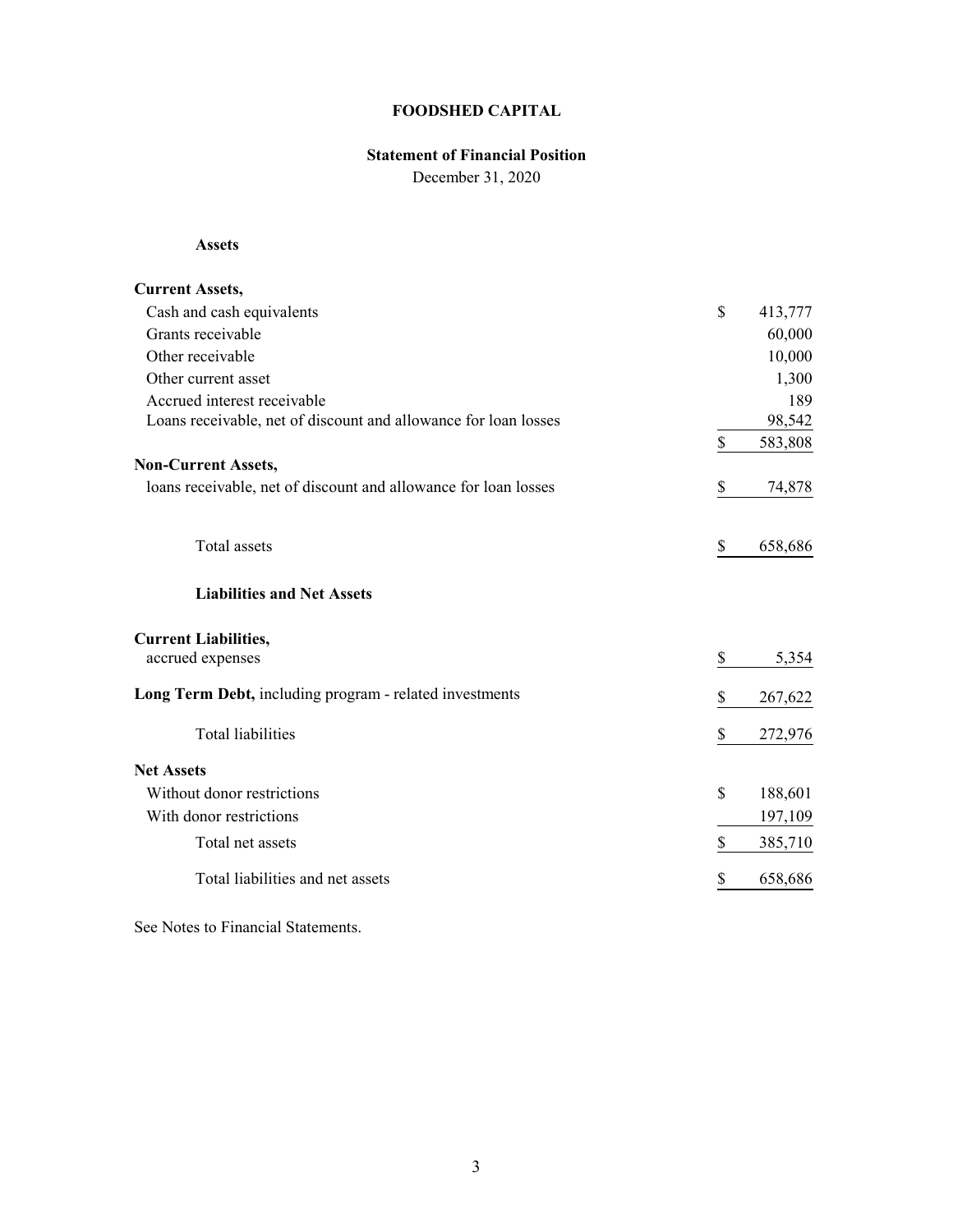# **Statement of Activities**

Year Ended December 31, 2020

|                                                               | Without      |                     | With                |            |               |
|---------------------------------------------------------------|--------------|---------------------|---------------------|------------|---------------|
|                                                               | <b>Donor</b> |                     | Donor               |            |               |
|                                                               |              | <b>Restrictions</b> | <b>Restrictions</b> |            | <b>Total</b>  |
| <b>Revenue and Support</b>                                    |              |                     |                     |            |               |
| Grants and contributions                                      | \$           | 80,892              | \$                  | 228,359    | \$<br>309,251 |
| Loan discount amortization                                    |              | 5,605               |                     |            | 5,605         |
| Interest income                                               |              | 190                 |                     |            | 190           |
| Net assets released from restriction                          |              | 101,500             |                     | (101, 500) |               |
| Total revenue and support                                     | \$           | 188,187             | \$                  | 126,859    | \$<br>315,046 |
| <b>Expenses</b>                                               |              |                     |                     |            |               |
| Program services                                              | \$           | 87,463              | \$                  |            | \$<br>87,463  |
| Management and general                                        |              | 26,366              |                     |            | 26,366        |
| Fundraising                                                   |              | 1,184               |                     |            | 1,184         |
| Total expenses                                                | \$           | 115,013             | \$                  |            | \$<br>115,013 |
| Change in net assets                                          | \$           | 73,174              | \$                  | 126,859    | \$<br>200,033 |
| Net assets, beginning of year, before prior period adjustment | \$           | 129,330             | \$                  | 70,250     | \$<br>199,580 |
| Prior period adjustment                                       |              | (13,903)            |                     |            | (13,903)      |
| Net assets, beginning of year, after prior period adjustment  | \$           | 115,427             | \$                  | 70,250     | \$<br>185,677 |
| Net assets, end of year                                       | \$           | 188,601             | \$                  | 197,109    | \$<br>385,710 |

See Notes to Financial Statements.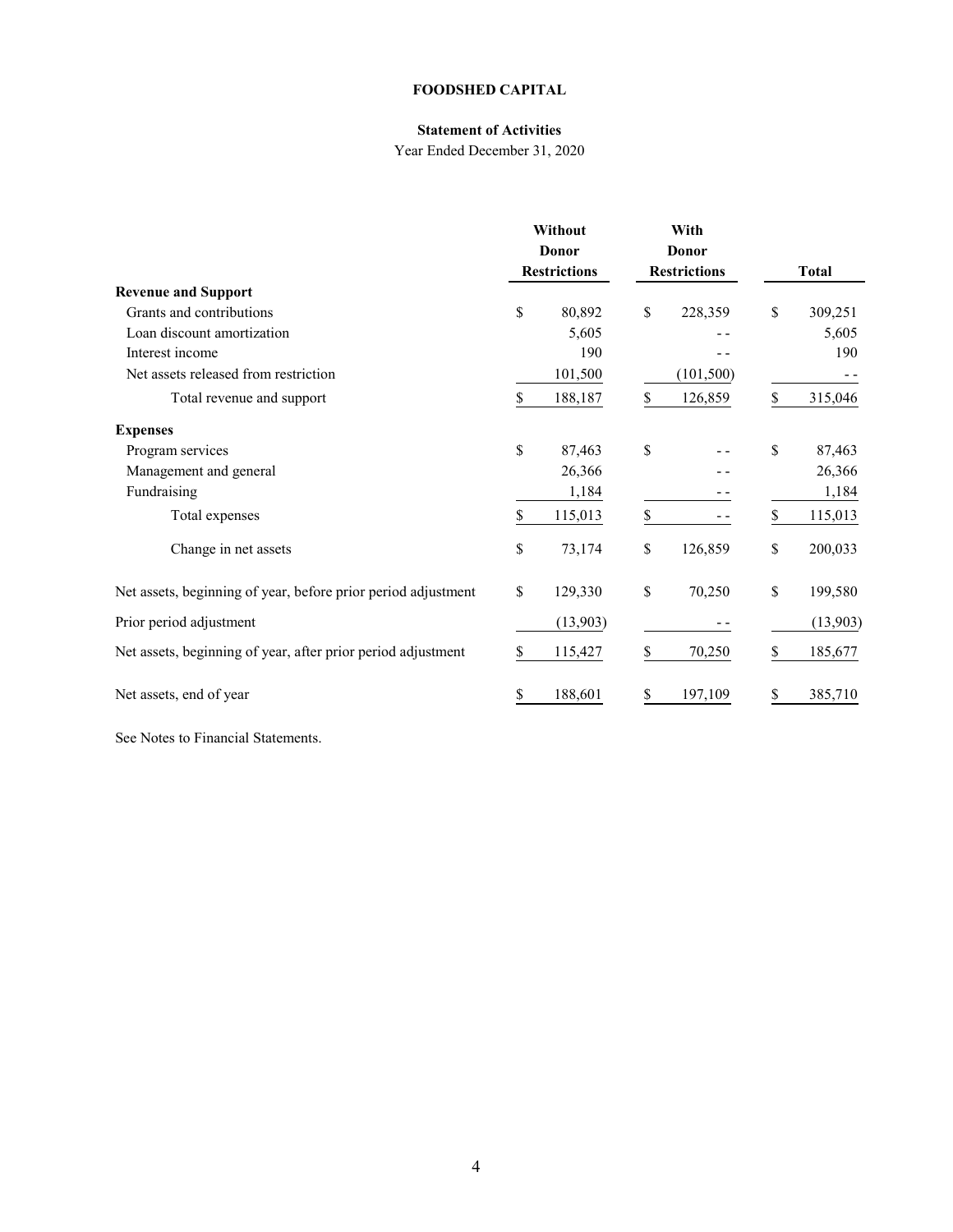# **Statement of Cash Flows**

Year Ended December 31, 2020

| <b>Cash Flows from Operating Activities</b>                           |                  |
|-----------------------------------------------------------------------|------------------|
| Change in net assets                                                  | \$<br>200,033    |
| Adjustment to reconcile change in net assets                          |                  |
| to net cash provided by operating activities:                         |                  |
| Provision for loan losses                                             | 18,000           |
| Discount on loans issued                                              | 14,751           |
| Loan discount amortization                                            | (5,605)          |
| Changes in assets and liabilities:                                    |                  |
| (Increase) in grants receivable                                       | (60,000)         |
| (Increase) in other receivable                                        | (10,000)         |
| (Increase) in other current asset                                     | (1,300)          |
| (Increase) in accrued interest receivable                             | (189)            |
| Increase in accrued expenses                                          | 5,008            |
| Net cash provided by operating activities                             | \$<br>160,698    |
| <b>Cash Flows from Investing Activities</b>                           |                  |
| Community development loans made                                      | \$<br>(145,500)  |
| Payments received on loans receivable                                 | 27,354           |
| Net cash (used in) investing activities                               | \$<br>(118, 146) |
| <b>Cash Flows from Financing Activities,</b>                          |                  |
| proceeds from long-term debt, including program - related investments | \$<br>267,622    |
| Net cash provided by financing activities                             | \$<br>267,622    |
| Net change in cash and cash equivalents                               | \$<br>310,174    |
| <b>Cash and Cash Equivalents</b>                                      |                  |
| Beginning of year                                                     | 103,603          |
| End of year                                                           | \$<br>413,777    |

See Notes to Financial Statements.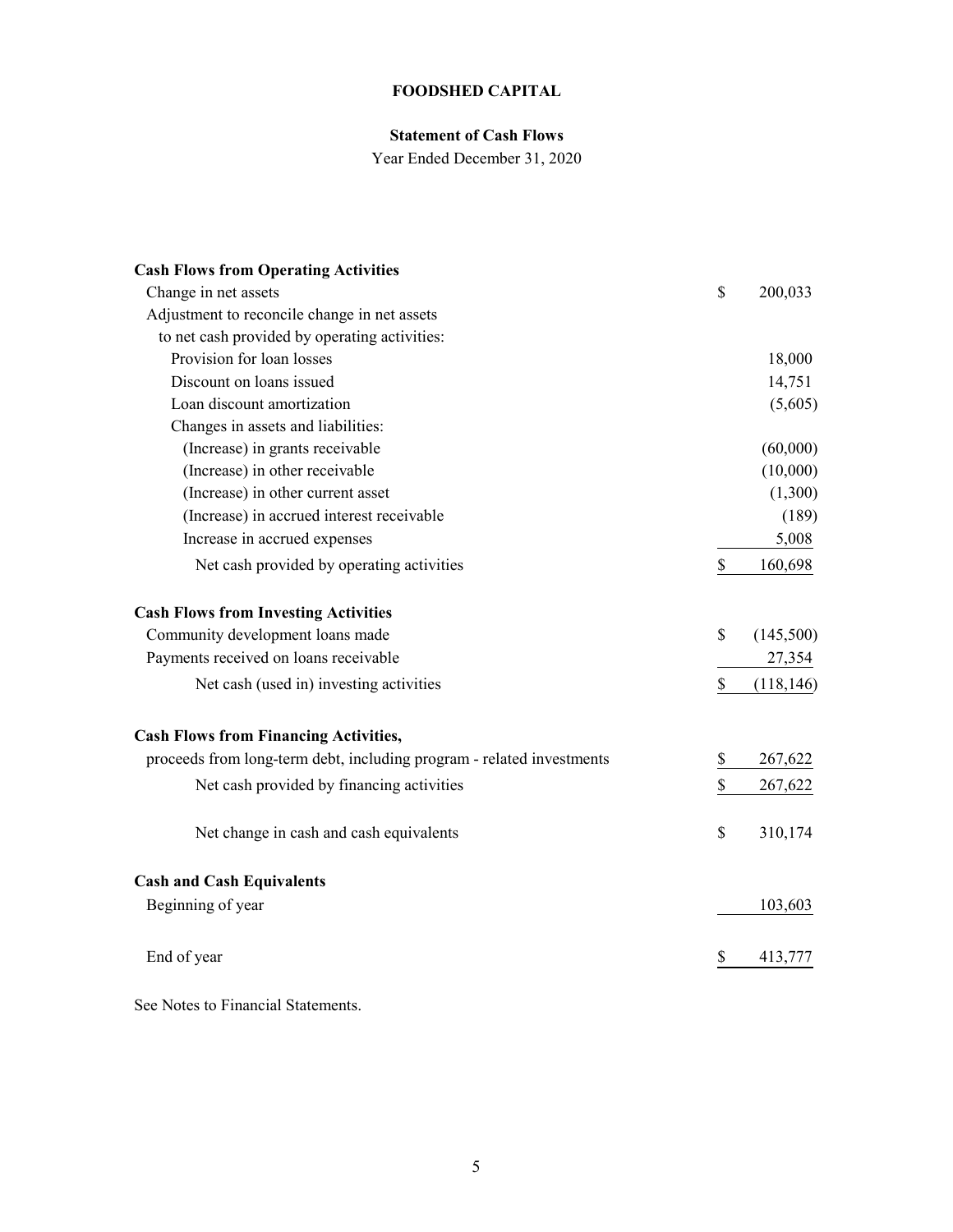## **Notes to Financial Statements**

December 31, 2020

## **Note 1. Nature of Business**

Foodshed Capital is a not-for-profit organization formed to provide financial stewardship to farms and businesses promoting an equitable and regenerative local food economy. The Organization provides financial stewardship through its loan fund and through training and technical assistance.

## *SOIL Loan Fund*

The Organization's loan fund is designed to make capital more available and accessible for family farmers and food entrepreneurs. The Organization works with borrowers who are disenfranchised from the traditional financial system including low-income/low-asset individuals and families, black and brown families, women and non-binary people, immigrants and indigenous communities, as well as others who have been oppressed by an extractive economy and systemic discrimination. The focus of the Organization is on farms and food businesses dedicated to using resilient, regenerative, eco-friendly practices that foster soil health and biodiversity and produce healthy, culturally appropriate food for our local communities.

The Organization has designed an innovative approach to lending that seeks to eliminate barriers for borrowers in the local foodsheds. This approach is called Nurture Capital. It strives to be equitable, patient, flexible, non-extractive and non-exploitative.

More specifically, the Organization aims to:

- Develop strong and lasting relationships with borrowers, viewing them as Partners and Cocreators of an equitable and regenerative food economy.
- Understand the individual needs of each farm business, learning as much as possible before customizing a loan for them.
- Keep interest rates as low as possible and offering 0% where possible.
- Eliminate unnecessary fees.
- Offer flexible terms that meet the needs of the borrower instead of imposing the requirements of the lender.
- Not use the borrower's credit score as part of the underwriting process.
- Reduce and streamline paperwork in the application, underwriting and closing processes.
- Not require collateral except for land-purchases or major equipment purchases.
- Not expect loans to be repaid from personal assets.
- Establish customized technical assistance programs for borrowers before and after the loan to help each business grow, achieve or increase profitability, create employment opportunities, and make positive impacts on the local environment and community.
- Remain flexible with borrowers throughout the term of the loan, adjusting repayment terms if and when they face adversity from weather, pandemics, health problems, etc.

### *Training and Technical Assistance*

 Supporting borrowing partners with technical support is essential to building a strong local food economy.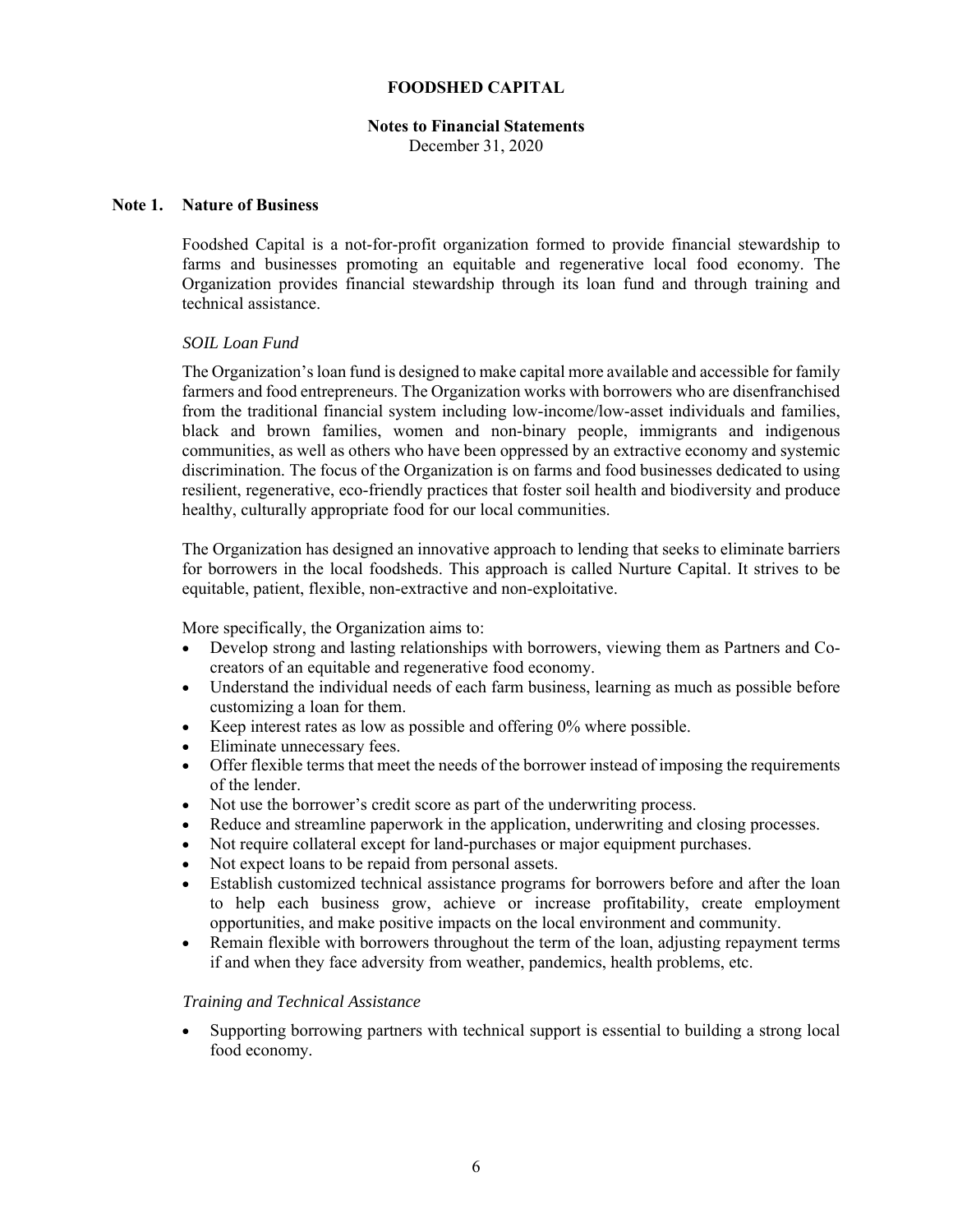- It starts by developing a face-to-face relationship. Once a loan application is made, a representative from the Organization visits the applicant's farm or business and begins the consultation process. The Organization talks to applicants about the best way to potentially use funds from a loan, or even if borrowing money is the right thing for them in the first place.
- The Organization makes itself available for the farm/business owner(s) to help run a cash flow analysis, clean up financial statements, review marketing strategies, improve the farm's website and/or social media presence, put together a business plan for a new market or product, or address other business or financial concerns or needs.
- If a loan is made, the Organization stays in continual contact with the borrower, assisting them in any way possible to ensure the success of their business and the repayment of the loan.
- The Organization collaborates with outside organizations, such as Kitchen Table Consultants to provide partner farms with the best business training possible.
- The Organization wants its partners to thrive. Sometimes this means working with them on the repayment schedule if they are having trouble meeting the timetable. This often involves strategic or financial planning to position the farm or business to better achieve its desired outcome.
- The Organization's consultation services are also offered to all small/mid-scale farms and food enterprises in the region, even if they are not borrowing funds. The Organization does this one-on-one and through group presentations, seminars, and workshops. For the workshops, the Organization often partners with experts who have a particular expertise. Since farmers like to learn from other farmers, the Organization strives to find experts who are either farmers themselves or understand the business of farming.
- The Organization offers its training and educational services as stand alone workshops or in collaboration with other organizations working in the field of food and agriculture.

In the spring of 2020, the Organization was certified by the U.S. Treasury as a Community Development Financial Institution (CDFI) and specifically, a loan fund. A certified CDFI is a specialized financial institution that works in market niches that are underserved by traditional financial institutions. These financial institutions are focused on community development activities that rebuild distressed and neglected communities through a variety of lending, social support, and educational activities. CDFI's provide a unique range of financial products and services in economically distressed target markets, such as mortgage financing for low-income and first-time home buyers and not-for-profit assistance, commercial loans and investment to small start-up or expanding businesses in low-income areas. CDFI's include regulated institutions such as community development banks and credit unions, and non-regulated institutions such as loan and venture capital funds. According to the Riegle Community Development and Regulatory Improvement Act of 1994, CDFI's are specialized financial institutions that:

- Have a primary mission of promoting community development;
- Serve an investment area or targeted population;
- Provide development services and equity investments or loans;
- Maintain accountability to residents of its investment area or targeted population; and
- Are not a public agency or institution.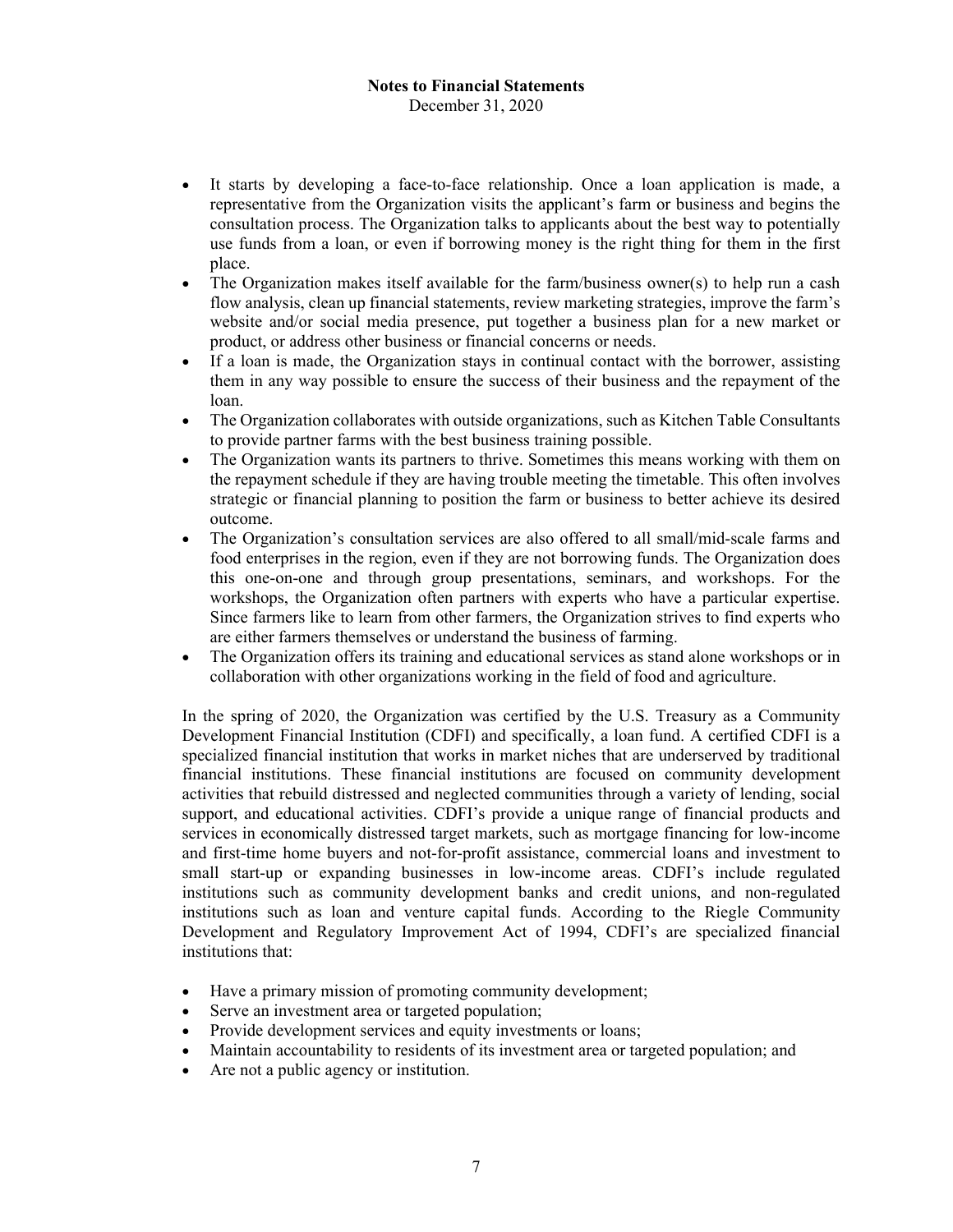### **Note 2. Summary of Significant Accounting Policies**

The financial statements of the Organization have been prepared on the accrual basis of accounting. The significant accounting policies followed are described below to enhance the usefulness of the financial statements to the reader.

### **Revenue Recognition**

#### *Revenue Recognition Methodology for Exchange Transactions*

For exchange transactions, the Organization recognizes revenue in accordance with Topic 606, Revenue from Contracts with Customers, which provides a five-step model for recognizing revenue from contracts with customers, as follows:

- Identify the contract with a customer
- Identify the performance obligations in the contract
- Determine the transaction price
- Allocate the transaction price to the performance obligations in the contract
- Recognize revenue when or as performance obligations are satisfied

For any amounts received in advance and for which performance obligations have not been satisfied, a contract liability (deferred revenue) is recorded.

#### *Revenue Recognition Methodology for Contributions*

Contributions are recognized as revenue when they are received or unconditionally promised.

The Organization reports gifts of cash and other assets as net assets with donor restrictions if they are received with donor stipulations that limit the use of the donated assets. When a donor restriction expires, that is, when a stipulated time restriction ends or purpose restriction is accomplished, net assets with donor restrictions are reclassified to net assets without donor restrictions and reported in the statement of activities as net assets released from restrictions.

Gifts of land, property and equipment are presented as net assets without donor restrictions unless explicit donor stipulations specify how the donated assets must be used. Gifts of long-lived assets with explicit restrictions that specify how the assets are to be used and gifts of cash or other assets that must be used to acquire long-lived assets are reported as net assets with donor restrictions. Absent explicit donor stipulations about how long those long-lived assets must be maintained, the Organization reports expirations of donor restrictions when the donated or acquired longlived assets are placed in service.

Donor-restricted contributions whose restrictions are met in the same year as received are classified as contributions without donor restrictions in the accompanying financial statements.

Conditional promises to give – that is, those with a measurable performance or other barrier and a right of return – are not recognized, or are treated as a refundable advance, until the conditions on which they depend have been met. There were no conditional promises to give as of December 31, 2020.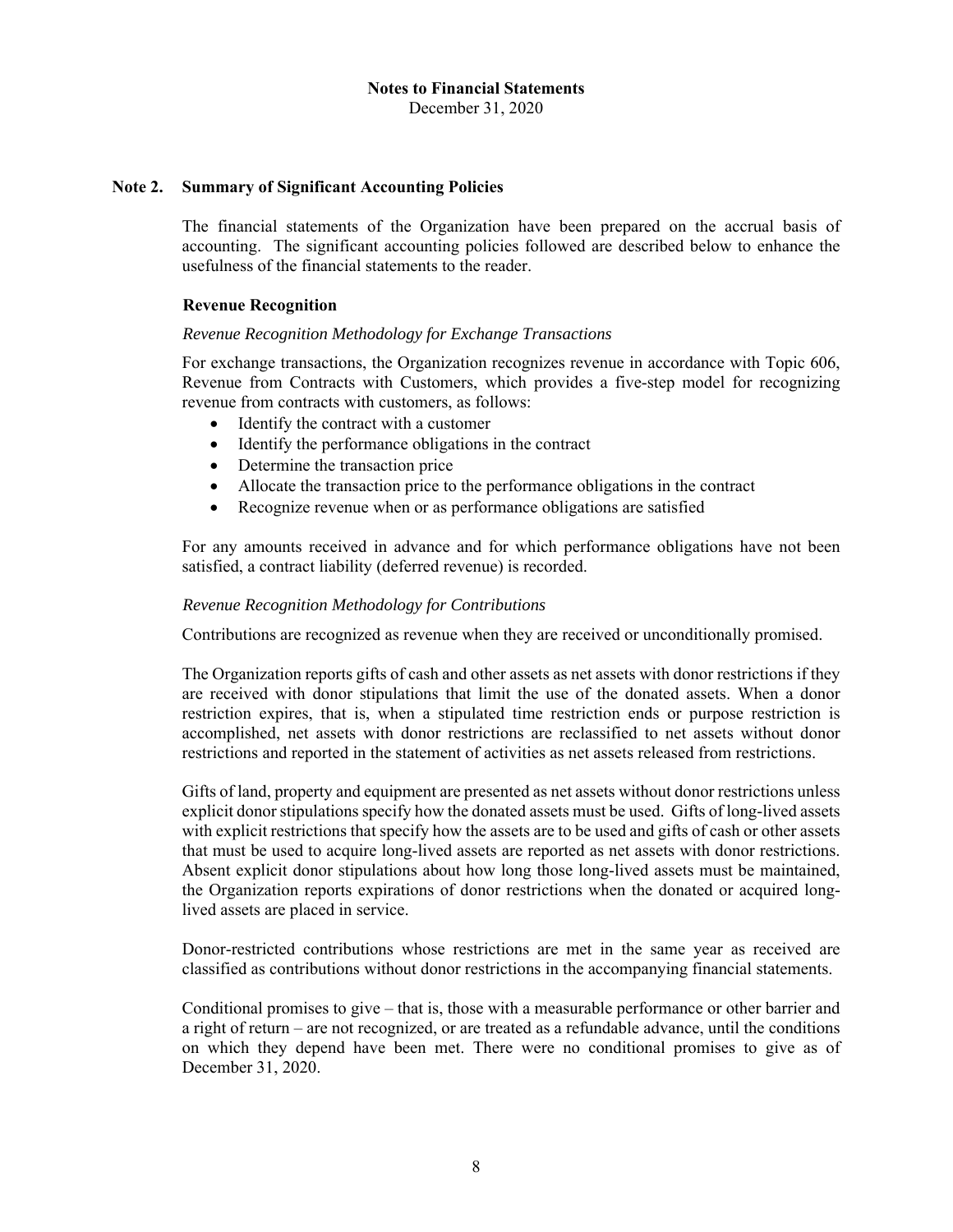### *Revenue Streams*

The Organization's primary revenue stream is grants and contributions. Contributions and grants are recognized as received or unconditionally promised.

In accordance with industry guidance on prevailing industry practice for CDFIs, the Organization recognizes revenue from CDFI and lending program grants and contributions as revenue and support when the funds are received. As a result, the expenditures related to this revenue could occur in fiscal years subsequent to recognized of the related revenue.

In 2020, the Organization received a \$125,000 technical assistance grant from the CDFI Fund. This grant is offered to CDFIs in order to build their organizational capacity. This grant, included in contributions and grants on the Statement of Activities, represents a 40% concentration of revenue for the Organization for calendar year 2020.

# **Net Asset Groups**

The Organization reports its information regarding its financial position and activities according to two classes of net assets: net assets without donor restrictions and net assets with donor restrictions.

Net assets without donor restrictions are resources that are not subject to donor-imposed stipulations.

Net assets with donor restrictions represent resources restricted by donors that will either be met by actions of the Organization, the passage of time or maintained in perpetuity.

# **Cash and Cash Equivalents**

For purposes of reporting cash flows, the Organization considers all highly-liquid instruments purchased with a maturity three months or less to be cash equivalents. The Organization places cash with high credit quality financial institutions. The Organization's cash amounts are maintained in two financial institutions, which at times, may exceed federally insured limits. The Organization has not experienced any losses on such accounts and believes it is not exposed to any significant credit risk on cash and cash equivalents.

# **Grants Receivable**

Grants receivable is stated at full value. No discount is applicable as all receivables are considered current. Management estimates no allowance for doubtful accounts is required.

# **Other Receivable**

In March of 2020, Foodshed Capital offered a recoverable grant of \$10,000 to 4P Foods (grantee). As part of the terms of the agreement, the grantee must pay the grant forward to farms and/or food businesses that Foodshed Capital and 4P Foods mutually agree are in need of a 0% loan. Once the loans are issued, Foodshed Capital is to assume management of the loans in accordance with its SOIL loan program. For financial reporting purposes, the \$10,000 paid to 4P Foods is being treated as another receivable until loans are issued by 4P Foods and Foodshed Capital assumes management of the loans. Once Foodshed Capital assumes management of the loans, the amount paid to 4P Foods will convert to loans receivable.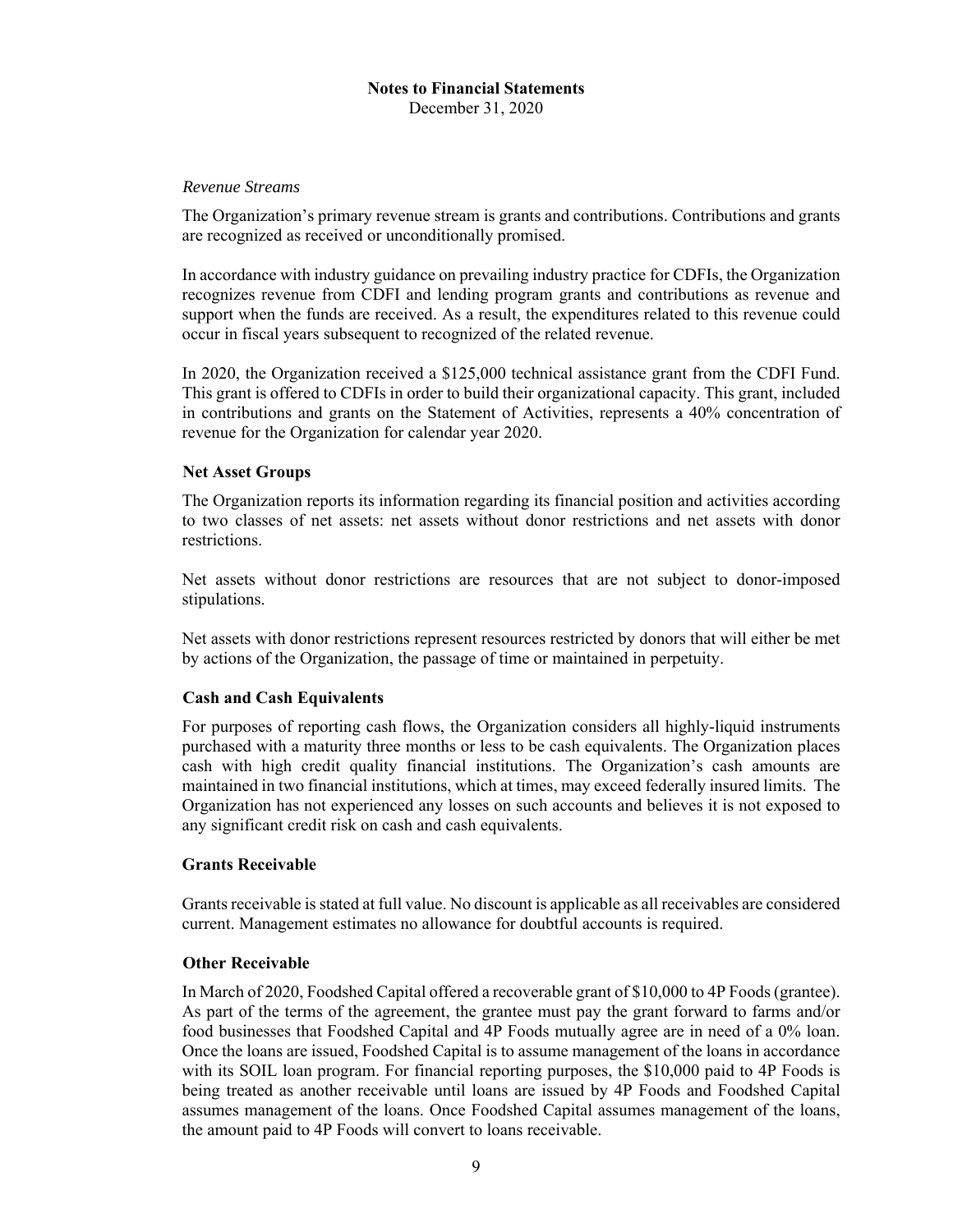### **Loans Receivable**

Loans are stated at the principal amount outstanding, net of the discount and allowance for loan losses. Interest income on loans is accrued at the loan's stated interest rate on the principal balance outstanding. The loans are unsecured and are payable to the Organization over payment terms as determined between each loan recipient and the Organization. These loans carry a term of three to five years with stated interest rates ranging from 0% to 1.5%.

GAAP generally requires that loans with below market interest rates to be restated for financial reporting purposes to amounts that reflect the expected cash flows, discounted at market rates. The Organization makes loans with stated rates of interest that vary from the prevailing market rates for commercial loans. As a result, the Organization has recorded a discount using a rate of 6.25%.

The allowance for loan losses is established through a provision for loan losses charged to expense. Loans are charged off against the allowance when management determines that the loan is uncollectible. The allowance is based on prior years' experience and management's analysis of specific loans. Subsequent recoveries of amounts previously charged-off are credited to the allowance.

# **Contributed Services**

Contributed services are recognized as contributions if the services (a) create or enhance nonfinancial assets or (b) require specialized skills, performed by people with those skills, and would otherwise be purchased.

# **Use of Estimates**

The preparation of financial statements in conformity with accounting principles generally accepted in the United States of America requires management to make estimates and assumptions that affect the reported amounts of assets and liabilities and disclosure of contingent assets and liabilities at the date of the financial statements and the reported amounts of revenues and expenses during the reporting period. Accordingly, actual results could differ from those estimates. Material estimates that are particularly susceptible to significant change in the near term relate to the determination of the allowance for loan losses.

# **Income Tax Status**

The Organization is exempt from federal income tax under Section  $501(c)(3)$  of the Internal Revenue Code. However, income from certain activities not directly related to the Organization's tax-exempt purpose is subject to taxation as unrelated business income. The Organization believes that it has appropriate support for any tax positions taken, and as such, does not have any uncertain tax positions that are material to the financial statements.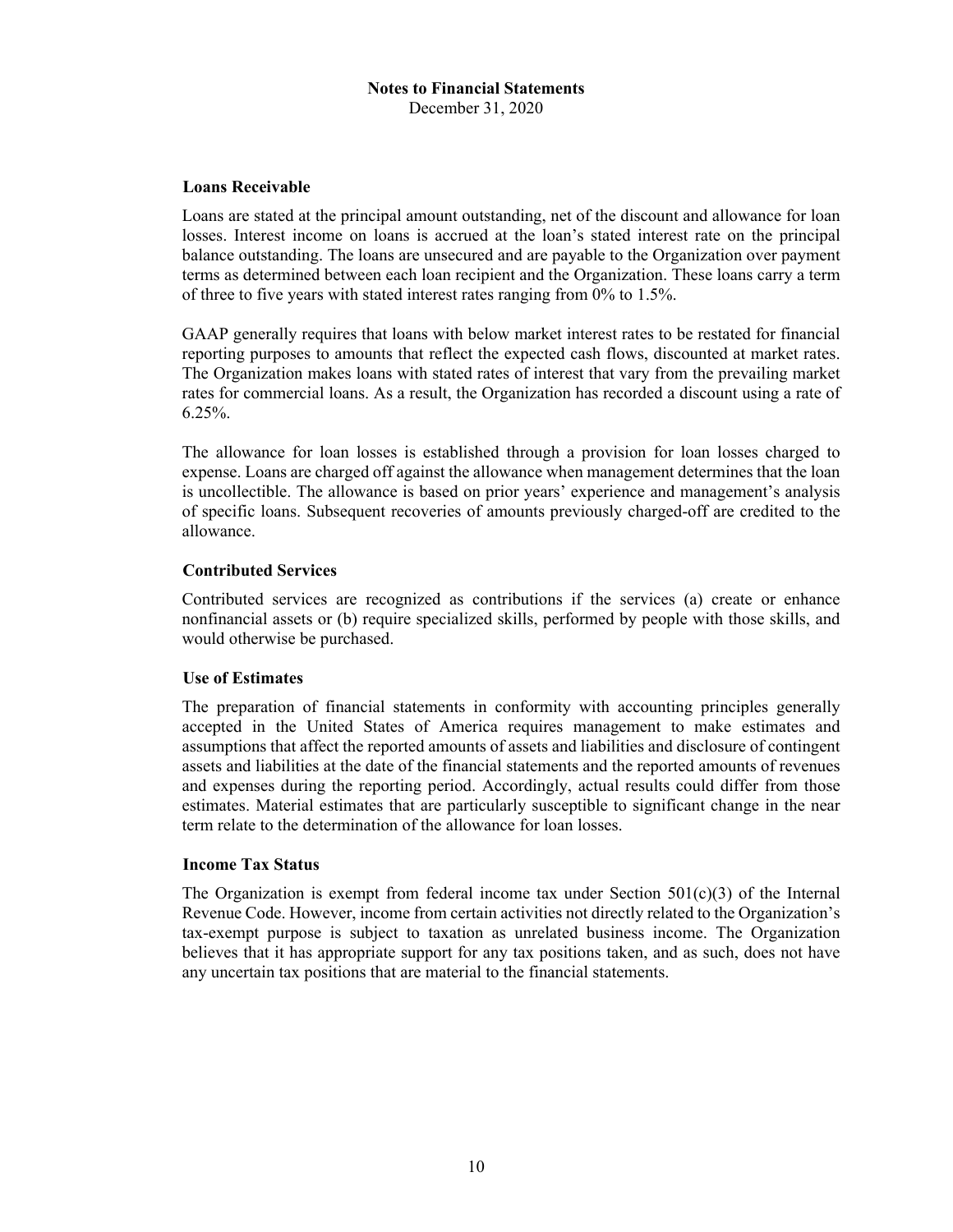#### **Allocation Methodology for the Schedule of Functional Expenses**

The costs of providing the various programs and other activities have been summarized on a functional basis in the schedule of functional expenses. Certain costs have been allocated among program services, management and general and fundraising. Such allocations have been made by management on an equitable basis. Allocations are as follows:

| <b>Expenses</b>           | <b>Method of Allocation</b> |
|---------------------------|-----------------------------|
|                           |                             |
| Wages and taxes           | Time and Effort             |
| Administrative and other  | Direct Allocation           |
| Grants and contributions  | Direct Allocation           |
| Consulting fees           | Direct Allocation           |
| Professional fees         | Direct Allocation           |
| Marketing                 | Direct Allocation           |
| Training                  | Direct Allocation           |
| Interest                  | Direct Allocation           |
| Rent                      | Direct Allocation           |
| Discount on loans issued  | Direct Allocation           |
| Provision for loan losses | Direct Allocation           |

## **New Accounting Pronouncements**

In 2016, the Financial Accounting Standards Board (FASB) issued Accounting Standards Update (ASU) No. 2016-14, Presentation of Financial Statements for Not-for-Profit Entities. The Organization adopted the provisions of this new standard in the current year. In addition to changes in terminology used to describe categories of net assets throughout the financial statements, disclosures were added regarding liquidity and availability of resources (Note 3) as well as the allocation methodology for the schedule of functional expenses (Note 2). Adoption of this standard had no effect on the change in net assets or in total.

In May 2014, the FASB issued Accounting Standards Update No. 2014-09, Revenue from Contracts with Customers (Topic 606), which provides guidance for recognizing revenue from contracts with customers. The core principle of ASU 2014-09 is that revenue will be recognized when promised goods or services are transferred to customers in an amount that reflects consideration for which entitlement is expected in exchange for those goods or services. Generally, the ASU states that revenue should be recognized by following a five-step process which include identifying the contract with a customer, identifying the performance obligations in the contract, determining the transaction price, allocating the transaction price to the performance obligation in the contract, and recognizing revenue as the entity satisfies a performance obligation. ASU 2014-09 is effective for the Organization for its year ended December 31, 2020. Analysis of various provisions of the standard resulted in no significant changes in the way the Organization recognizes revenue, and therefore no changes were required on a retrospective basis.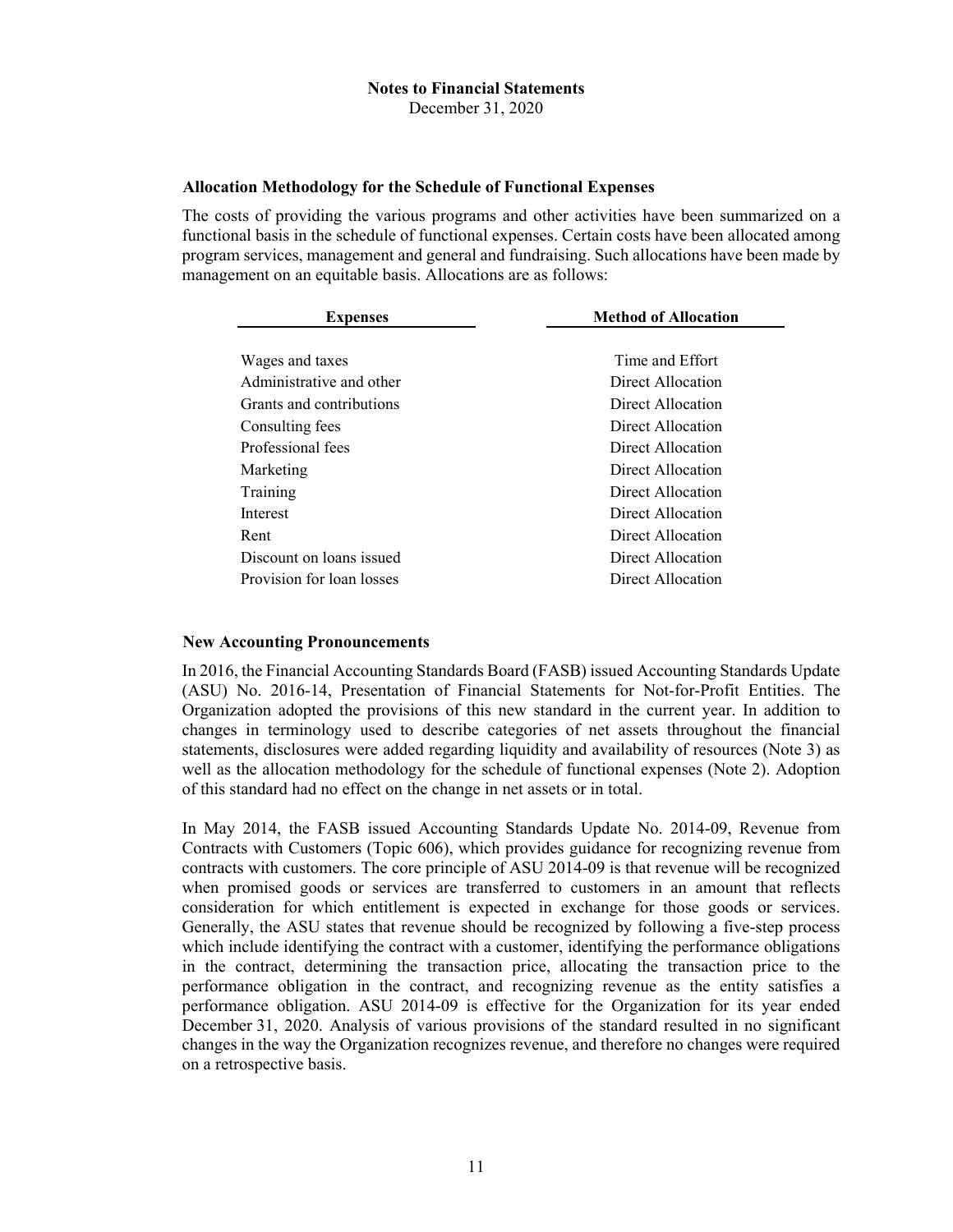In June 2018, FASB issued ASU 2018-08, Clarifying the Scope and Accounting Guidance for Contributions Received and Contributions Made. This standard assists entities in evaluating whether transactions should be accounted for as contributions or exchange transactions and determining whether a contribution is conditional. The Organization has implemented the provisions of ASU 2018-08 in the accompanying financial statements. There is no effect on net assets in connection with the Organization's implementation of ASU 2018-08.

## **Upcoming Accounting Pronouncements**

In February 2016, the FASB issued ASU No. 2016-02, Leases (Topic 842), which requires organizations that lease assets (lessees) to recognize the assets and related liabilities for the rights and obligations created by the leases on the statement of financial position for leases with terms exceeding 12 months. ASU No. 2016-02 defines a lease as a contract or part of a contract that conveys the right to control the use of identified assets for a period of time in exchange for consideration. The lessee in a lease will be required to initially measure the right-of-use asset and the lease liability at the present value of the remaining lease payments, as well as capitalize initial direct costs as part of the right-of-use asset. ASU No. 2016-02 is effective for the Organization for its year ended December 31, 2022. Early adoption is permitted. The Organization is currently evaluating the impact that the adoption of Topic 842 will have on its financial statements.

## **Note 3. Liquidity and Availability of Resources**

The Organization has the following financial assets within one year of the statement of financial position date to meet cash needs for general expenditure.

| Financial assets, at year-end:                                  |   |         |
|-----------------------------------------------------------------|---|---------|
| Cash and cash equivalents                                       | S | 413,777 |
| Grants receivable                                               |   | 60,000  |
| Other receivable                                                |   | 10,000  |
| Accrued interest receivable                                     |   | 189     |
| Loans receivable, net of discount and allowance for loan losses |   | 98,542  |
|                                                                 |   | 582,508 |
| Less those unavailable for general expenditure                  |   |         |
| within one year, due to donor-imposed restrictions              |   | 197,109 |
| Financial assets available to meet cash needs                   |   |         |
| for general expenditure within one year                         |   | 385,399 |

In the case of unexpected cash needs, the Organization could draw on its two lines of credit referred to in Note 6.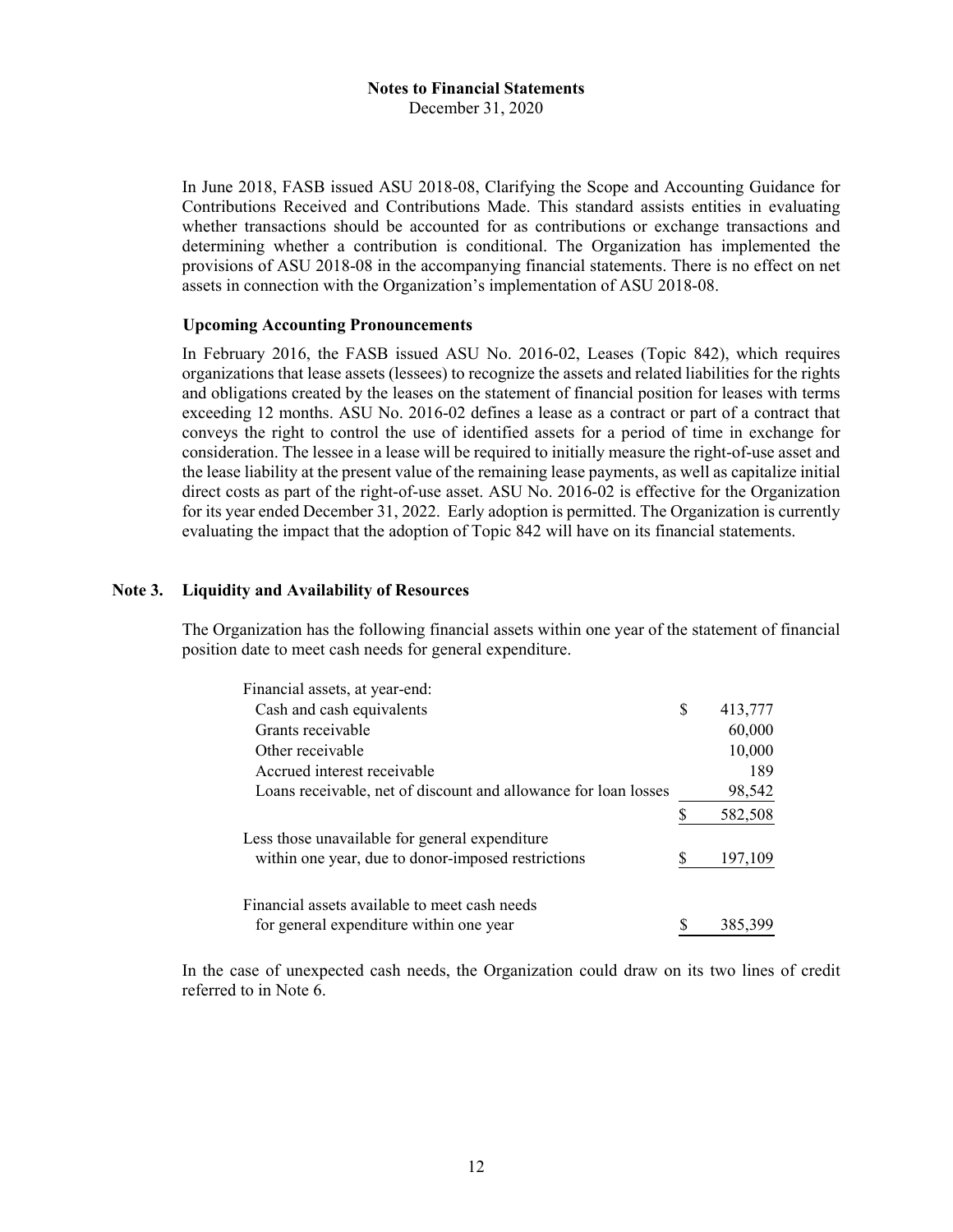#### **Note 4. Loans Receivable, net**

At December 31, 2020, the Organization had 32 loans outstanding with a gross value of \$214,469. Gross loans receivable is offset by a discount of \$23,049 and allowance for loan losses of \$18,000 as of December 31, 2020. Aggregate maturities for the loans receivable are as follows for the next five years: 2021, \$113,865; 2022, \$41,358; 2023, \$32,056; 2024, \$18,065; 2025, \$8,625; thereafter, \$500. In light of COVID-19, the Organization has allowed for modifications on certain loans. These modifications are reflected in the maturity schedule above.

## **Note 5. Net Assets With Donor Restrictions**

Net assets with donor restrictions at December 31, 2020, were available for the following purposes:

| SOIL loans in specific geographic area         | S | 38,750  |
|------------------------------------------------|---|---------|
| Grants receivable (time restriction)           |   | 15,000  |
| Training programs in Augusta/Highlands         |   | 3,359   |
| Operating costs pertaining to PA Farm Vitality |   |         |
| Planning Grant Program                         |   | 15,000  |
| Organizational capacity development            |   | 125,000 |
| Total                                          |   | 197,109 |
|                                                |   |         |

## **Note 6. Long-Term Debt, including Program Related Investments**

Long-term debt, including program – related investments, consisted of the following notes as of December 31, 2020:

| Paycheck Protection Program note payable,                 |  |  |    |         |
|-----------------------------------------------------------|--|--|----|---------|
| uncollateralized, to Atlantic Union Bank, administered    |  |  |    |         |
| by the U.S. Small Business Administration, and fully      |  |  |    |         |
| guaranteed by the U.S. Government. Interest is at 1%.     |  |  |    |         |
| Proceeds are to be used for certain business expenses,    |  |  |    |         |
| including payroll, employee benefits, rent, utilities and |  |  |    |         |
| interest on debt obligations. The note payable may be     |  |  |    |         |
| full or partially forgiven if certain conditions are met. |  |  |    |         |
| Note is due April 2022.                                   |  |  | \$ | 7,622   |
|                                                           |  |  |    |         |
| Program - related investment: note payable to Wendy       |  |  |    |         |
| Brown in the amount of \$25,000. Note is due in full in   |  |  |    |         |
| December 2027. Interest is 2%.                            |  |  |    | 25,000  |
|                                                           |  |  |    |         |
| Program - related investment: note payable to LL          |  |  |    |         |
| Charitable Foundation in the amount of \$150,000. Note    |  |  |    |         |
| is due in full July 2023. Interest is 1%.                 |  |  |    | 150,000 |
|                                                           |  |  |    |         |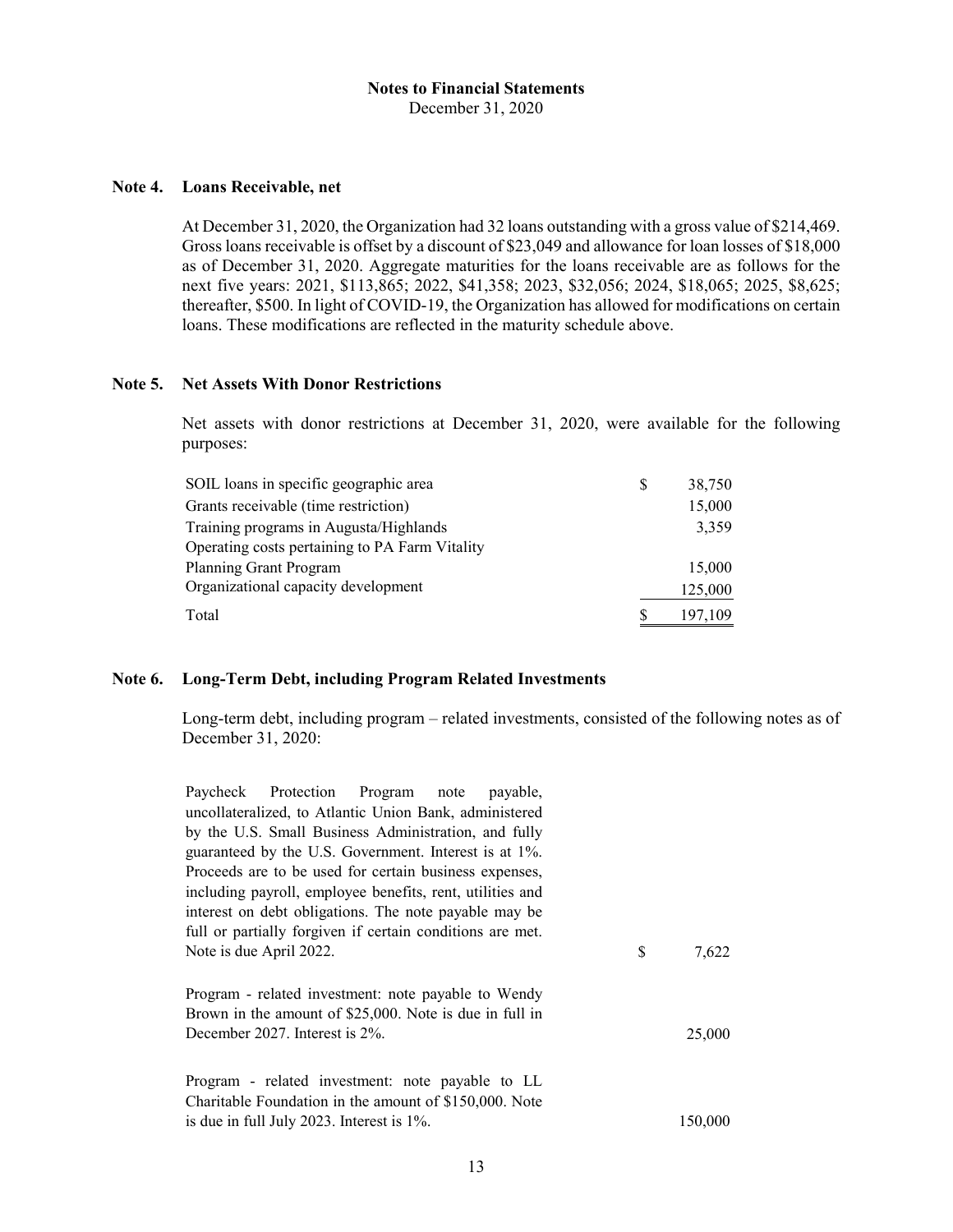| Program - related investment: note payable to Susan     |         |
|---------------------------------------------------------|---------|
| Miller and Kenneth Kendler in the amount of \$25,000.   |         |
| Note is due in full November 2027. Interest is 2%.      | 25,000  |
| Program - related investment: note payable to Harrison  |         |
| Roday in the amount of \$25,000. Note is due in full    |         |
| October 2027. Interest is 2%.                           | 25,000  |
| Program - related investment: note payable to Christie  |         |
| and Evan Silverstein in the amount of \$10,000. Note is |         |
| due in full October 2027. Interest is 2%.               | 10,000  |
| Program - related investment: note payable to Jay Wells |         |
| in the amount of \$25,000. Note is due in full October  |         |
| $2027$ . Interest is $2\%$ .                            | 25,000  |
| Total                                                   | 267,622 |

Aggregate maturities in the next five years are as follows: \$7,622 due in 2022, \$150,000 due in 2023, and \$110,000 due in 2027.

The Organization has available credit through Virginia Community Capital Bank. Amount of credit available through December 31, 2020 was \$170,000. Interest rate at December 31, 2020 was 3.75%. There were no borrowings during 2020.

The Organization has available credit through Blue Ridge Bank. Amount of credit available through December 31, 2020 was \$100,000. Interest rate at December 31, 2020 was 3.25%. There were no borrowings during 2020.

# **Note 7. Net Assets Released from Restriction**

Net assets during the year ended December 31, 2020 were released from donor restrictions by incurring expenses satisfying the restrictions or by the occurrence of other events specified by donors:

| SOIL loans in specific geographic area         | 86,500  |
|------------------------------------------------|---------|
| Operating costs                                | 10,000  |
| Operating costs pertaining to PA Farm Vitality |         |
| Planning Grant Program                         | 5,000   |
| Total                                          | 101,500 |